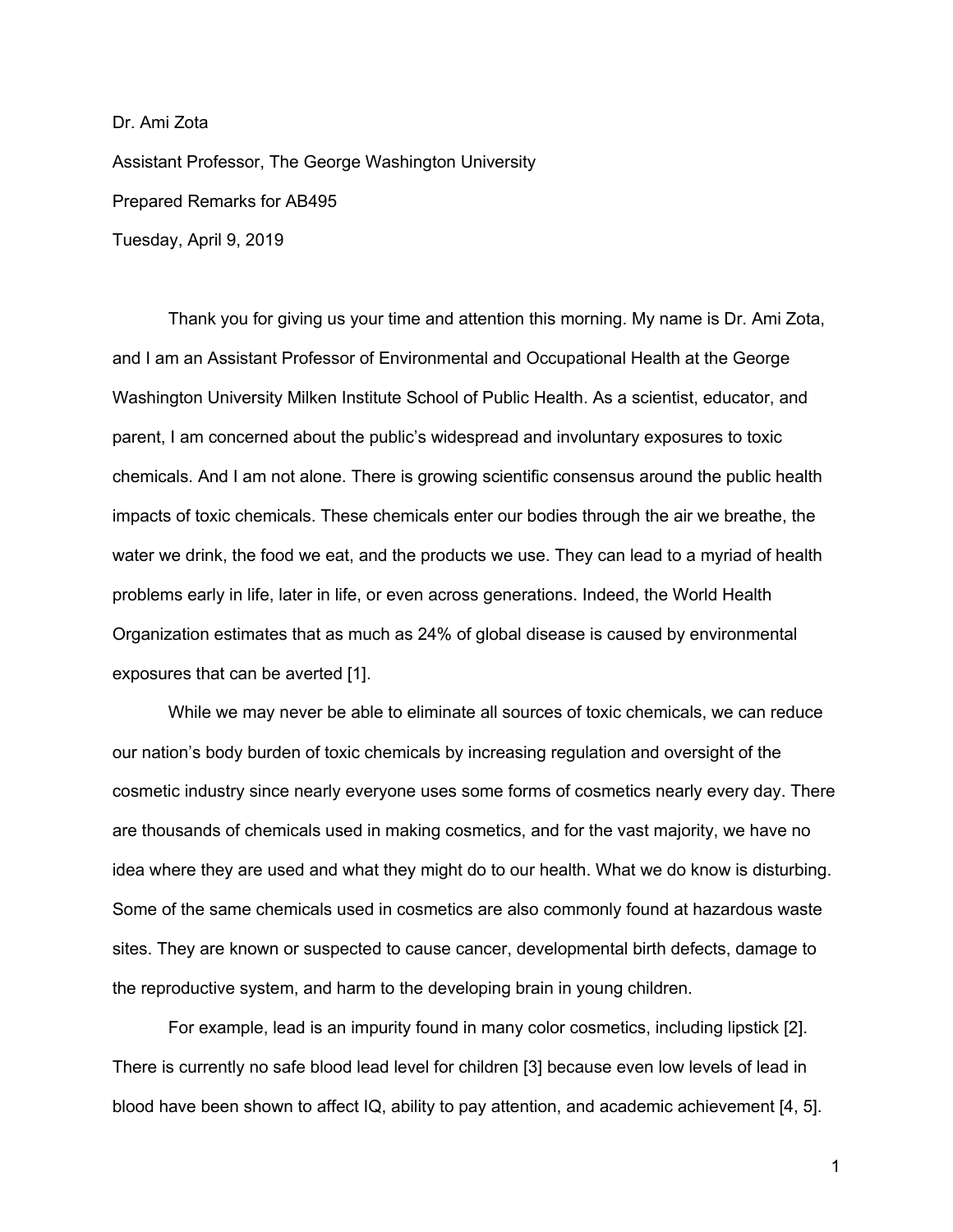These effects are irreversible and cannot be corrected. Lead exposure can begin in the womb since it passes from mother to baby via the placenta. Lead can also lead to harm in adults by increasing risks of hormone disruption, pregnancy complications, and cardiovascular disease [3].

Mercury is another toxic chemical most commonly associated with coal-fired power plants but can also be found in skin care used to lighten skin or treat acne. Mercury is especially dangerous to the developing brain and kidneys [6]. Pregnant women may be particularly vulnerable since mercury can cross the placenta and even accumulate in the fetus [7]. Indeed, peer-reviewed studies have shown that women who use mercury-containing skin creams give birth to babies with high levels of mercury [8]. Creams that contain mercury can be dangerous for the primary user as well as anyone living in the home where they are used [9]. The mercury spreads from the hands of anyone using the cream to other surfaces that they touch. Mercury then gets into the air and anyone in the home can breathe it or accidentally ingest it. Acute, short-term symptoms have been documented in both skin users and their family members exposed at high levels including hypertension, headaches, depression and anxiety, and numbness in the limbs [10]. Mercury-containing creams continue to be available on store shelves in U.S. cities as well as through online retailers.

Formaldehyde is a colorless, odorless gas that is a known human carcinogen [11]. Formaldehyde and its precursors are also found in nail polish, cosmetic glues, and even baby shampoo. Peer-reviewed studies demonstrate that peak formaldehyde concentrations in the breathing zone of stylists performing hair-straightening procedures, such as the Brazilian Blowout, exceed health-protective guidelines established by National Institute of Occupational Safety and Health, putting both hair salon workers and customers at risk [12, 13]. Even though formaldehyde is regulated as a hazardous air pollutant by the U.S. Environmental Protection Agency, there is little oversight of its use in cosmetics. Indeed, several human studies find a positive relationship between the concentration of formaldehyde in the breathing zone of hair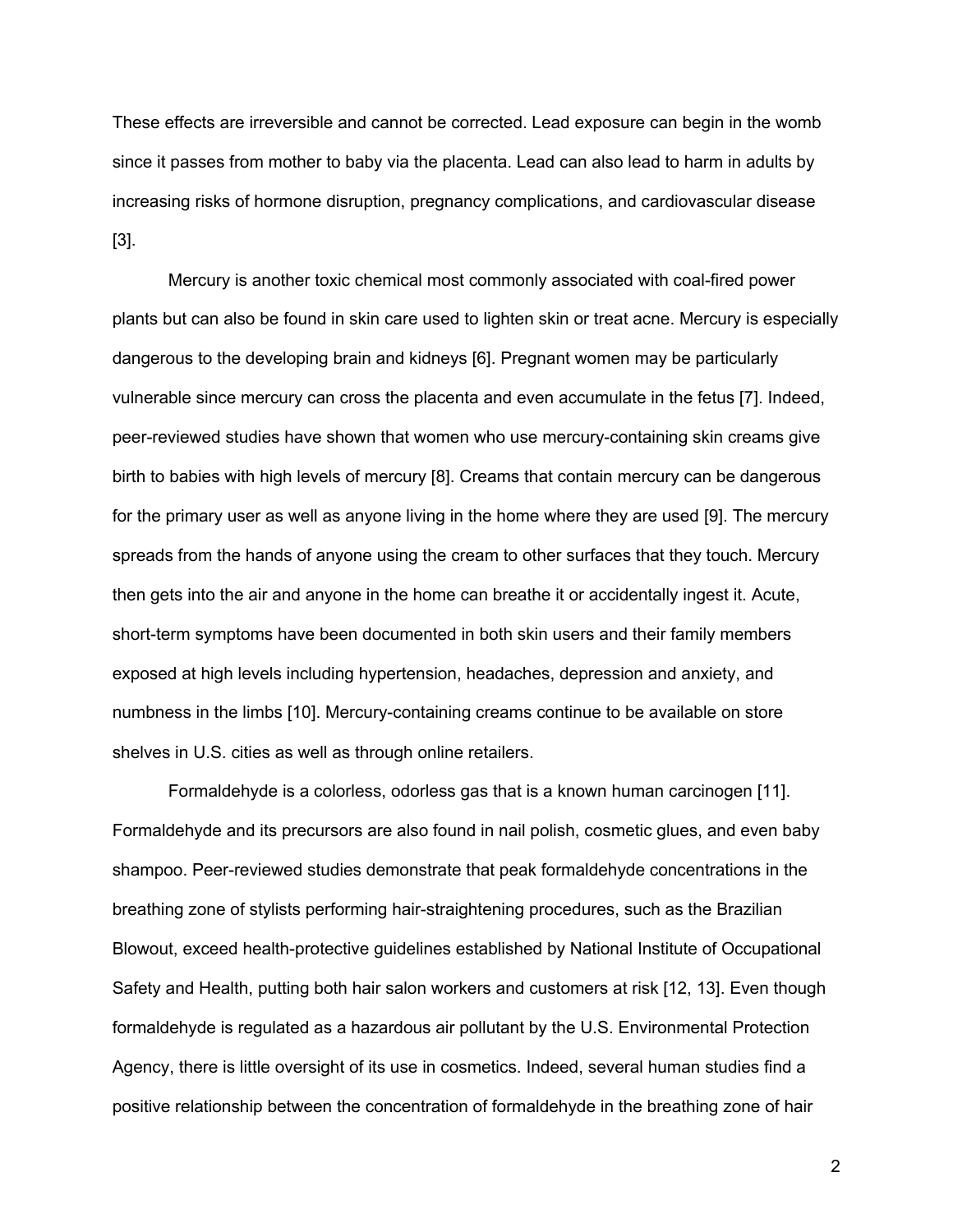stylists during hair straightening procedures and the frequency of DNA damage in their blood – a biological indicator of early carcinogenic effects [14, 15]. Formaldehyde is a well-known contact sensitizer. Low-level exposures to formaldehyde in personal care products can cause allergic contact dermatitis, or a form of skin disease that triggers the immune system [16-18]. According to the NACDG (North American Contact Dermatitis Group), formaldehyde is the ninth most common allergen for allergic contact dermatitis.

Phthalates and parabens are two classes of industrial chemicals commonly found in beauty products, skin care, hair care products, and nail polish [19, 20]. These chemicals can enter our body through our skin, they may wind up in the air we breathe, or they may settle into our house dust, which we can accidentally ingest [21]. Consequently, virtually all Americans have phthalate and paraben byproducts in their bodies [22]. Phthalate exposures are linked to hormone disruption, and reproductive and developmental toxicity in both animals and humans. For example, large, epidemiologic human studies show that higher exposures to certain phthalates, such as DEHP, can interfere with a women's ability to become pregnant [23] and can increase the risk of reproductive problems in male offspring who face higher exposures in utero [21, 24-26]. There is also concern that these chemicals may play a role in chronic disease risks including obesity [27], type 2 diabetes [28], and even cancer [29]. Parabens are also endocrine disrupters, since they can alter the way that estrogen behaves in our bodies even at low levels [30]. Experimental studies suggest certain parabens can interfere with male reproductive development and act as mammary gland carcinogens [31].

While this is a widespread problem, certain populations, such as women of childbearing age, may be particularly vulnerable since they are the primary consumers of personal care products [32]. Minority women from underrepresented groups may also disproportionately be impacted by unregulated chemical use in cosmetics. Compared to White women, women of color have higher levels of beauty product-related environmental chemicals in their bodies, and these differences are not explained by differences in income [33-36]. In 2014, Black women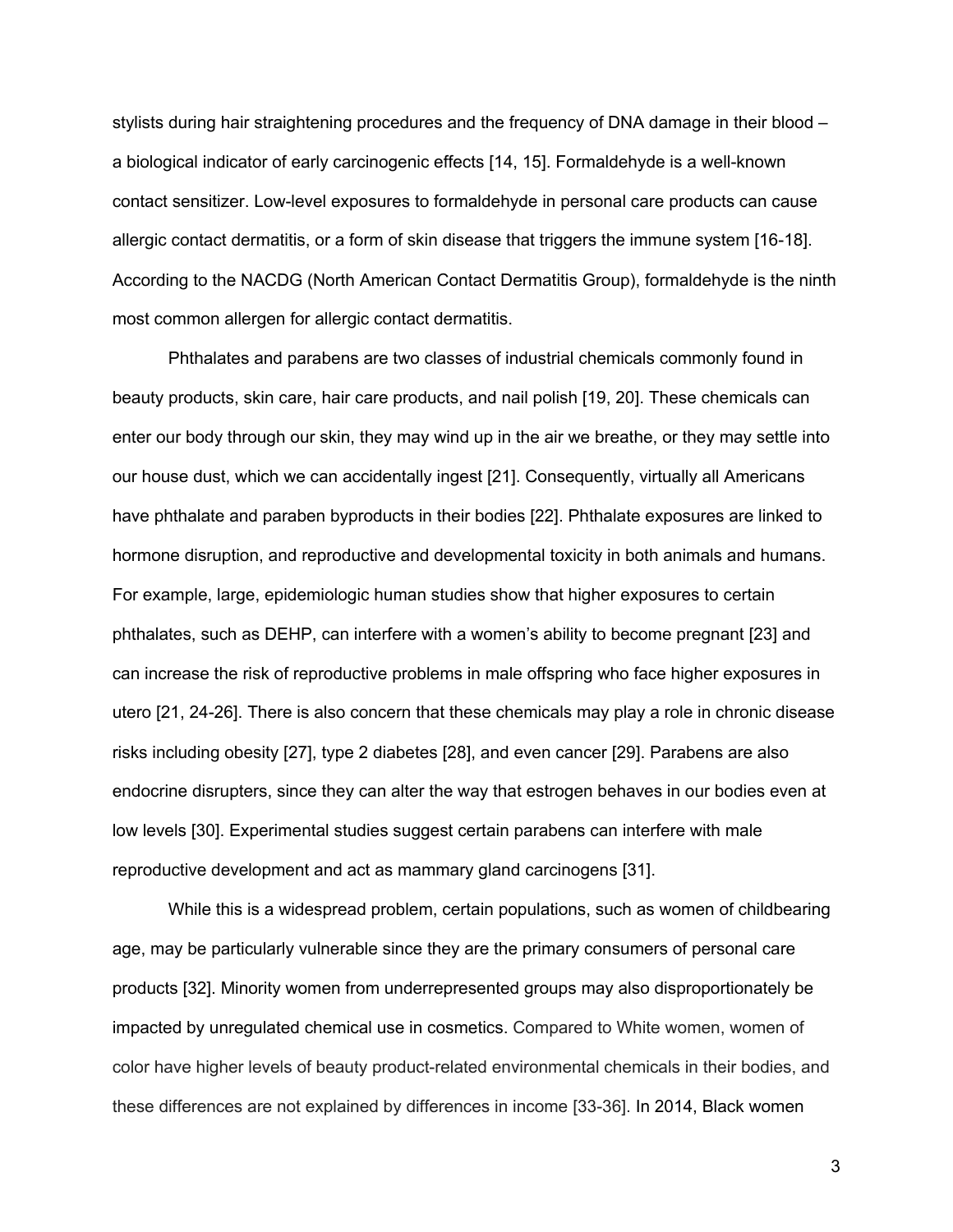spent upwards of 5 billion dollars on beauty products and services, twice as much as any other ethnic group [37, 38]. Minority women not only use more types of personal care products but the products marketed to them often contain more toxic chemicals [39]. Indeed, my own research has shown that the elevated levels of phthalates among black women is in part explained by their increased use of vaginal douches [35], one common type of feminine care product that was historically marketed to African American women and is now discouraged by doctors due to health risks.

Lastly, those who work with cosmetics - including hair stylists and nail salon workers may be more vulnerable to the adverse health effects posed by these products because they handle greater quantities of cosmetics with greater frequency [40-42]. Workers in the beauty industry are often reproductive-aged women from underrepresented groups so they may be facing higher cumulative exposures from multiple sources in the home, neighborhood, and workplace [43-46]. Elevated exposures to beauty-product related chemicals found in women of color may be contributing to the stark racial/ethnic disparities in health outcomes in the US. African American women face higher rates of obesity, preterm birth, early puberty, uterine fibroids, and cervical cancer – all of which have been linked to chemicals in beauty product use [39].

Certain populations may also at higher risk because of their life stage. Pregnant women, developing fetuses, children, and teenagers are especially vulnerable. Being exposed to even small amounts of toxic substances during important times of development can affect the very earliest steps of development and lead to lifelong health problems that can persist across generations. The International Federation of Gynecology and Obstetrics, the leading global voice of reproductive health professionals and scientists, issued a groundbreaking policy statement on environmental health in 2015. They warned that the links between prenatal exposure to chemicals and poor health outcomes is increasingly evident even at low doses and there is an urgent need to prevent exposures to toxic chemicals globally [47].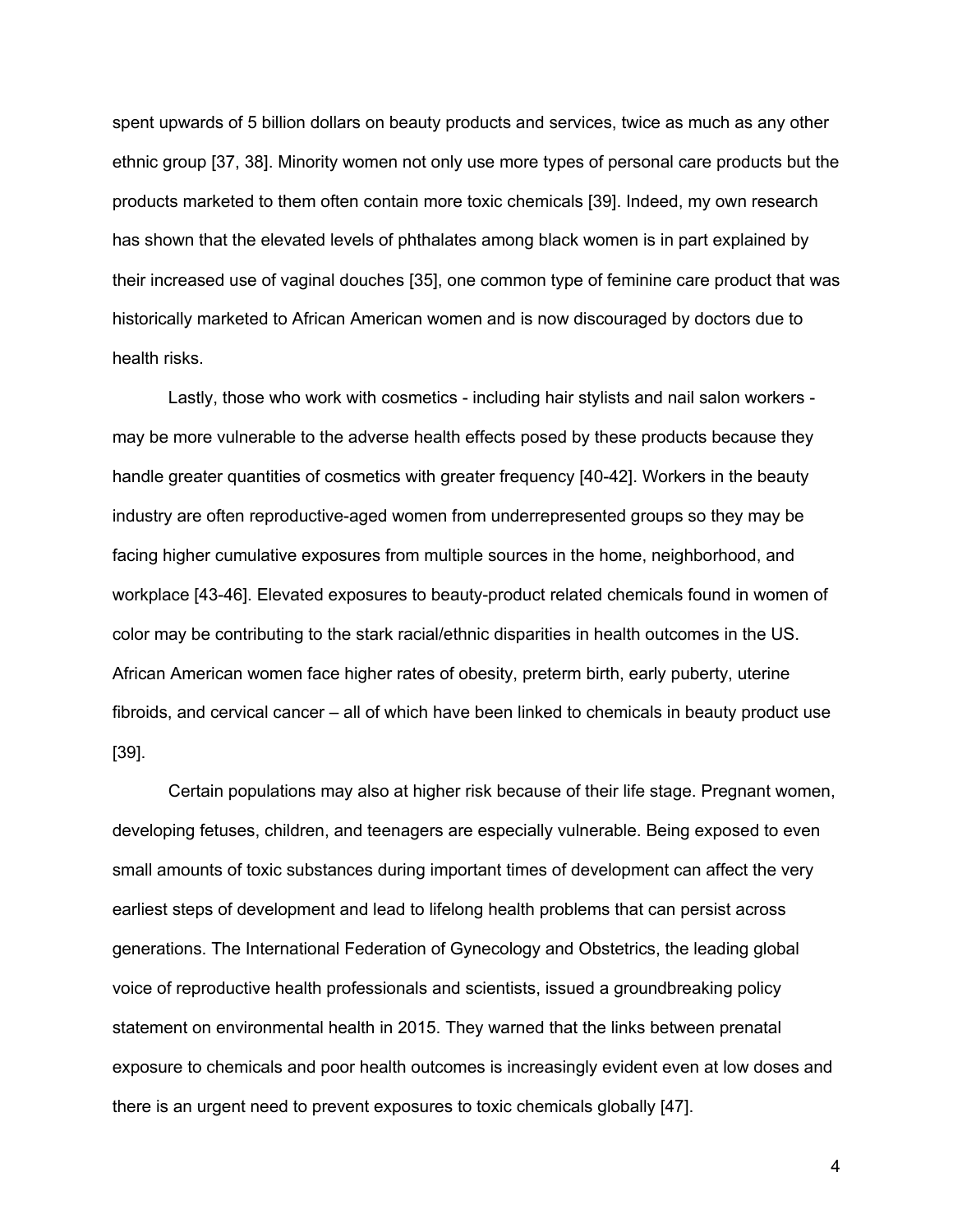The health impacts of toxic chemicals have likely been underestimated since most studies focus on the effects of one chemical at a time even though people come into contact with multiple chemicals every day through consumer products. For example, the average pregnant woman in the US is simultaneously exposed to at least 40 chemicals [48, 49]. Understanding how mixtures of chemicals may affect a person's potential cancer risk or ability to have a healthy pregnancy is an area of growing scientific inquiry and one of the strategic goals of the National Institutes of Health. The few studies that account for mixtures are finding harmful effects at lower doses than previously recognized. For example, a peer-reviewed study published in February 2018 in an NIH-affiliated journal found that frequent use of beauty and skin care products was linked to higher breast cancer risks [50]. Other studies show the U.S. population, including women and children, are exposed to multiple phthalates simultaneously [49, 51, 52]. Animal studies demonstrate that exposure to phthalate mixtures results in higher male reproductive risk than exposure to individual phthalates, especially during fetal development [53]. Human studies also find that compared with individual exposure, accounting for multiple phthalates exposure during pregnancy results in greater risk of male reproductive harm, including markers of feminization in male offspring [24, 54].

I want to conclude by talking about what we can do to address the problem. Science is very good at characterizing problems, but it can also be used to steer prevention efforts. A study published by University of California Berkeley scientists found that choosing safer personal care products based on the label does make a difference [45]. The researchers measured levels of 4 endocrine-disrupting chemicals in the bodies of Latina teenagers before and after they began to use off-the shelf products labeled as free of these ingredients. They found that in just 3 days, some of the chemical levels in teenagers declined by 30-50%. My 2014 study in Environmental Health Perspectives, the top environmental peer-reviewed journal, showed that when the government and the market-place act, people's exposures change [55]. The study showed that Americans' exposure to certain phthalates – such as di(2-ethyl hexyl) phthalate and di-n-butyl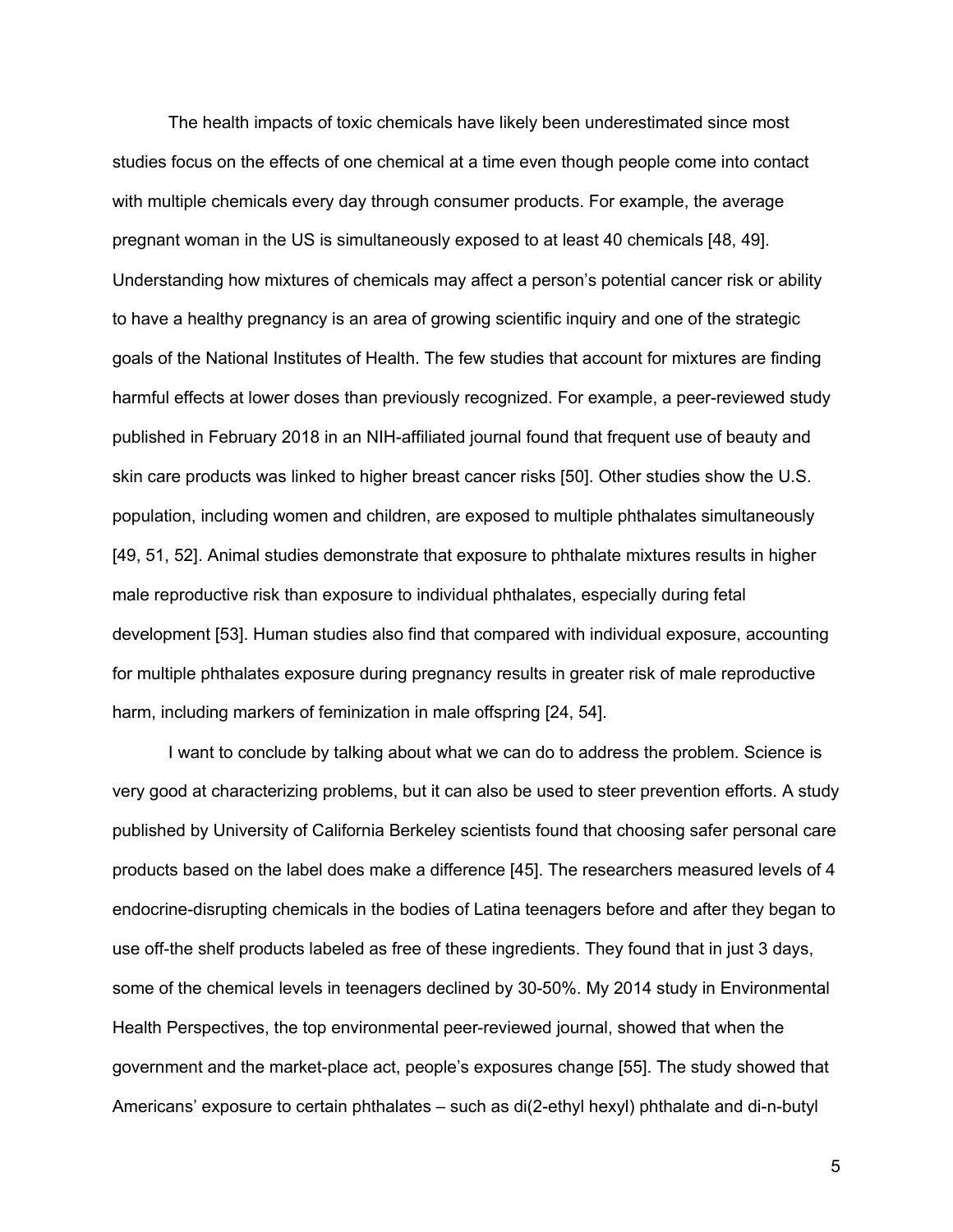phthalate decreased after they were banned from children's articles in 2008. Some phthalates that were the focus of Campaign for Safe Cosmetics also went down in Americans. But exposures to these phthalates continue to persist due to their unregulated use in other products. Collectively, the science suggests that changes at the individual and policy level can lead to measurable reductions in toxic chemical exposures and improved public health.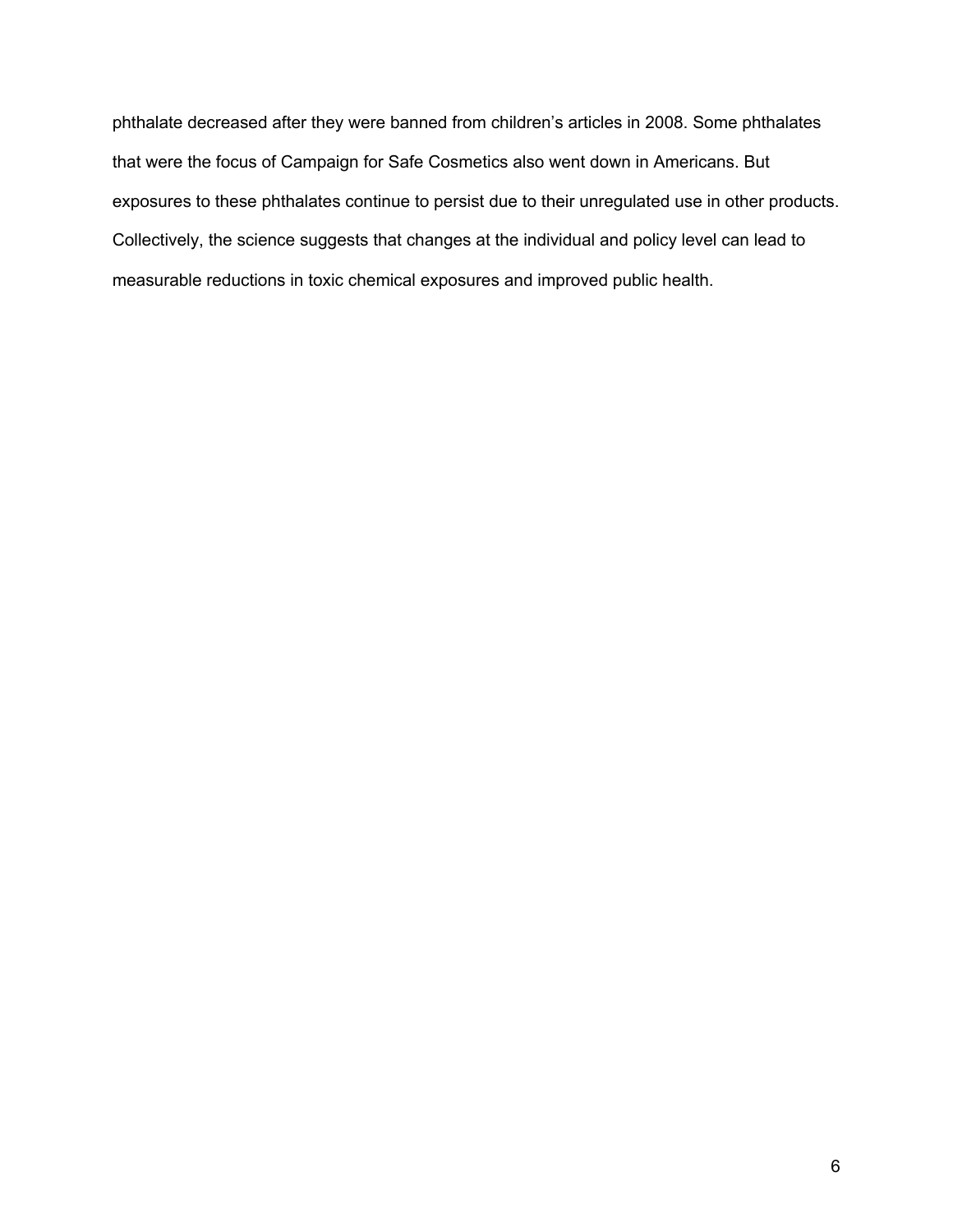References:

- 1. Pruss-Ustun, A. and C. Corvalan, *Preventing Disease through Healthy Environments: Towards and estimate of the environmental burden of disease*. 2006: France.
- 2. Gunduz, S. and S. Akman, *Investigation of lead contents in lipsticks by solid sampling high resolution continuum source electrothermal atomic absorption spectrometry.* Regul Toxicol Pharmacol, 2013. **65**(1): p. 34-7.
- 3. Prevention), C.C.f.D.C.a. *Lead*. 2019 [cited 2019; Available from: https://www.cdc.gov/nceh/lead/default.htm.
- 4. Lanphear, B.P., et al., *Low-level environmental lead exposure and children's intellectual function: An international pooled analysis.* Environmental Health Perspectives, 2005. **113**(7): p. 894-899.
- 5. Canfield, R.L., et al., *Intellectual impairment in children with blood lead concentrations below 10 mu g per deciliter.* New England Journal of Medicine, 2003. **348**(16): p. 1517- 1526.
- 6. Chan, T.Y., *Inorganic mercury poisoning associated with skin-lightening cosmetic products.* Clinical Toxicology, 2011. **49**(10): p. 886-891.
- 7. Chen, Z., et al., *Placental transfer and concentrations of cadmium, mercury, lead, and selenium in mothers, newborns, and young children.* J Expo Sci Environ Epidemiol, 2014. **24**(5): p. 537-44.
- 8. Dickenson, C.A., et al., *Elevated mercury levels in pregnant woman linked to skin cream from Mexico.* American Journal of Obstetrics and Gynecology, 2013. **209**(2): p. e4-e5.
- 9. Davidson, P.W., G.J. Myers, and B. Weiss, *Mercury exposure and child development outcomes.* Pediatrics, 2004. **113**(4 Suppl): p. 1023-9.
- 10. Prevention), C.C.f.D.C.a., *Mercury exposure among household users and nonusers of skin-lightening creams produced in Mexico - California and Virginia, 2010*, in *Morbidity and Mortality Weekly Report*.

2012. p. 33-6.

- 11. National Toxicology, P., *NTP 12th Report on Carcinogens.* Rep Carcinog, 2011. **12**: p. iii-499.
- 12. Aglan, M.A. and G.N. Mansour, *Hair straightening products and the risk of occupational formaldehyde exposure in hairstylists.* Drug Chem Toxicol, 2018: p. 1-8.
- 13. Dahlgren, J.G. and P.J. Talbott, *Asthma from hair straightening treatment containing formaldehyde: Two cases and a review of the literature.* Toxicol Ind Health, 2018. **34**(4): p. 262-269.
- 14. Barbosa, E., et al., *Increase of global DNA methylation patterns in beauty salon workers exposed to low levels of formaldehyde.* Environ Sci Pollut Res Int, 2019. **26**(2): p. 1304- 1314.
- 15. Peteffi, G.P., et al., *Environmental and biological monitoring of occupational formaldehyde exposure resulting from the use of products for hair straightening.* Environ Sci Pollut Res Int, 2016. **23**(1): p. 908-17.
- 16. Gavazzoni-Dias, M.F.R., et al., *Eczema-Like Psoriasiform Skin Reaction due to Brazilian Keratin Treatment.* Skin Appendage Disorders, 2015. **1**(3): p. 156-162.
- 17. Nguyen, H.L. and J.A. Yiannias, *Contact Dermatitis to Medications and Skin Products.* Clinical Reviews in Allergy & Immunology, 2019. **56**(1): p. 41-59.
- 18. Hauksson, I., et al., *Skincare products containing low concentrations of formaldehyde detected by the chromotropic acid method cannot be safely used in formaldehydeallergic patients.* British Journal of Dermatology, 2016. **174**(2): p. 371-379.
- 19. Koniecki, D., et al., *Phthalates in cosmetic and personal care products: Concentrations and possible dermal exposure.* Environmental Research, 2011. **111**(3): p. 329-336.
- 20. Hubinger, J.C. and D.C. Havery, *Analysis of consumer cosmetic products for phthalate esters.* J Cosmet Sci, 2006. **57**(2): p. 127-37.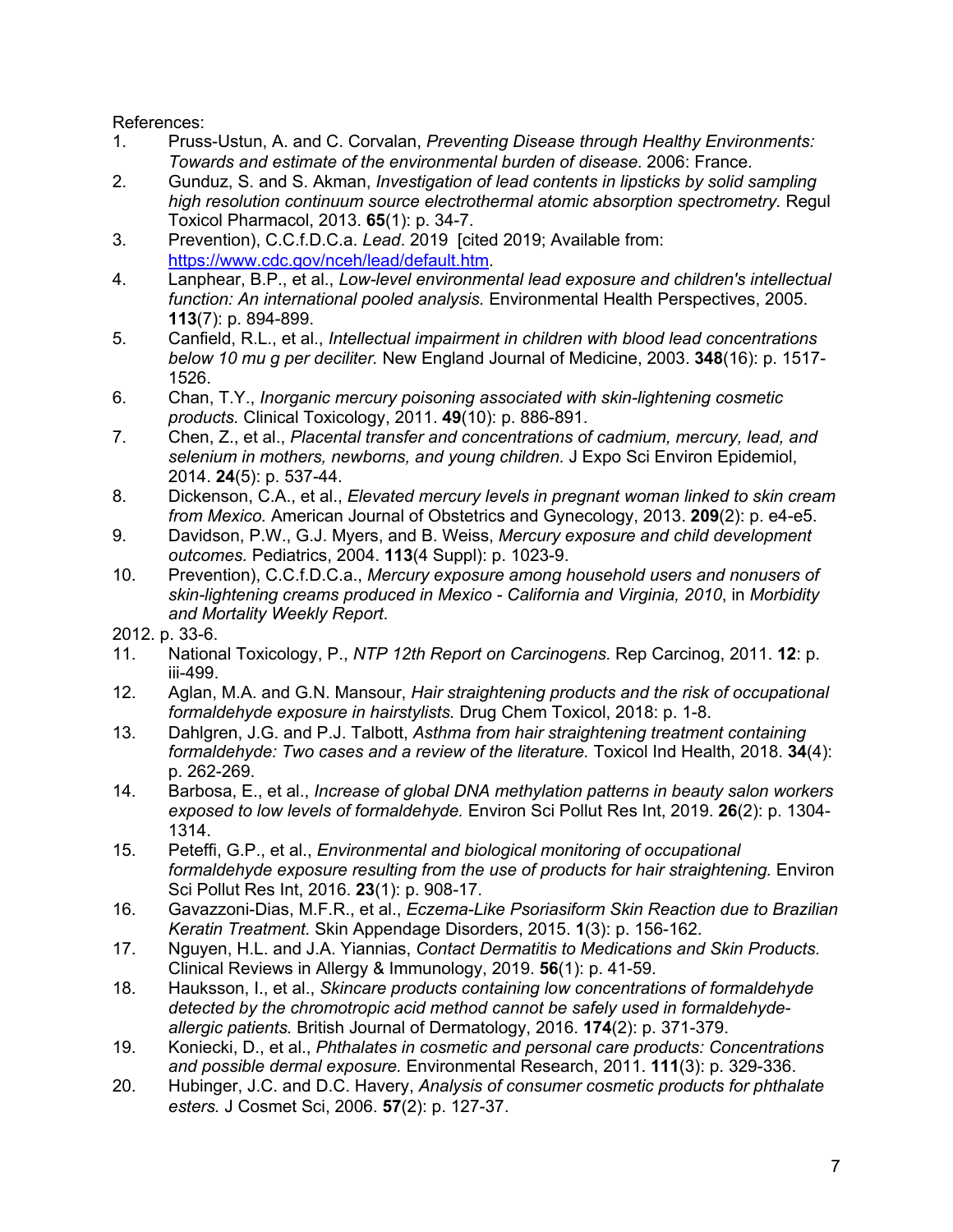- 21. Meeker, J.D., S. Sathyanarayana, and S.H. Swan, *Phthalates and other additives in plastics: human exposure and associated health outcomes.* Philosophical Transactions of the Royal Society B-Biological Sciences, 2009. **364**(1526): p. 2097-2113.
- 22. Centers for Disease, C. and Prevention, *Fourth National Report on Human Exposure to Environmental Chemical*. 2009, National Center for Environmental Health, Division of Laboratory Sciences: Atlanta, GA.
- 23. Machtinger, R., et al., *Urinary concentrations of biomarkers of phthalates and phthalate alternatives and IVF outcomes.* Environ Int, 2018. **111**: p. 23-31.
- 24. Swan, S.H., et al., *First trimester phthalate exposure and anogenital distance in newborns.* Hum Reprod, 2015. **30**(4): p. 963-72.
- 25. Hauser, R., et al., *DNA damage in human sperm is related to urinary levels of phthalate monoester and oxidative metabolites.* Human Reproduction, 2007. **22**(3): p. 688-695.
- 26. Hauser, R., et al., *Altered semen quality in relation to urinary concentrations of phthalate monoester and oxidative metabolites.* Epidemiology, 2006. **17**(6): p. 682-91.
- 27. Stahlhut, R.W., et al., *Concentrations of urinary phthalate metabolites are associated with increased waist circumference and insulin resistance in adult U.S. males.* Environ Health Perspect, 2007. **115**(6): p. 876-82.
- 28. James-Todd, T., et al., *Urinary phthalate metabolite concentrations and diabetes among women in the National Health and Nutrition Examination Survey (NHANES) 2001-2008.* Environ Health Perspect, 2012. **120**(9): p. 1307-13.
- 29. Sprague, B.L., et al., *Circulating serum xenoestrogens and mammographic breast density.* Breast Cancer Res, 2013. **15**(3): p. R45.
- 30. Andersen, F.A., *Final Amended Report on the Safety Assessment of Methylparaben, Ethylparaben, Propylparaben, Isopropylparaben, Butylparaben, Isobutylparaben, and Benzylparaben as used in Cosmetic Products.* International Journal of Toxicology, 2008. **27**: p. 1-82.
- 31. Zhang, L.Y., et al., *Effects of n-butylparaben on steroidogenesis and spermatogenesis through changed E-2 levels in male rat offspring.* Environmental Toxicology and Pharmacology, 2014. **37**(2): p. 705-717.
- 32. Parlett, L.E., A.M. Calafat, and S.H. Swan, *Women's exposure to phthalates in relation to use of personal care products.* J Expo Sci Environ Epidemiol, 2013. **23**(2): p. 197-206.
- 33. James-Todd, T.M., Y.H. Chiu, and A.R. Zota, *Racial/ethnic disparities in environmental endocrine disrupting chemicals and women's reproductive health outcomes: epidemiological examples across the life course.* Current Epidemiology Reports, 2016. **3**(2): p. 161-180.
- 34. Varshavsky, J.R., A.R. Zota, and T.J. Woodruff, *A Novel Method for Calculating Potency-Weighted Cumulative Phthalates Exposure with Implications for Identifying Racial/Ethnic Disparities among U.S. Reproductive-Aged Women in NHANES 2001- 2012.* Environmental Science and Technology, 2016. **50**(19): p. 10616-10624.
- 35. Branch, F., et al., *Vaginal douching and racial/ethnic disparities in phthalates exposures among reproductive-aged women: National Health and Nutrition Examination Survey 2001-2004.* Environmental Health, 2015. **14**: p. 57.
- 36. Kobrosly, R.W., et al., *Socioeconomic factors and phthalate metabolite concentrations among United States women of reproductive age.* Environmental research, 2012. **115**: p. 11-17.
- 37. Mintel, *Black Hair Care* 2013.
- 38. Nielsen, *African-American Consumers are More Relevant Than Ever.* 2013.
- 39. Zota, A.R. and B. Shamasunder, *The environmental injustice of beauty: framing chemical exposures from beauty products as a health disparities concern.* American Journal of Obstetrics and Gynecology, 2017. **217**(4): p. 418 e1-418 e6.